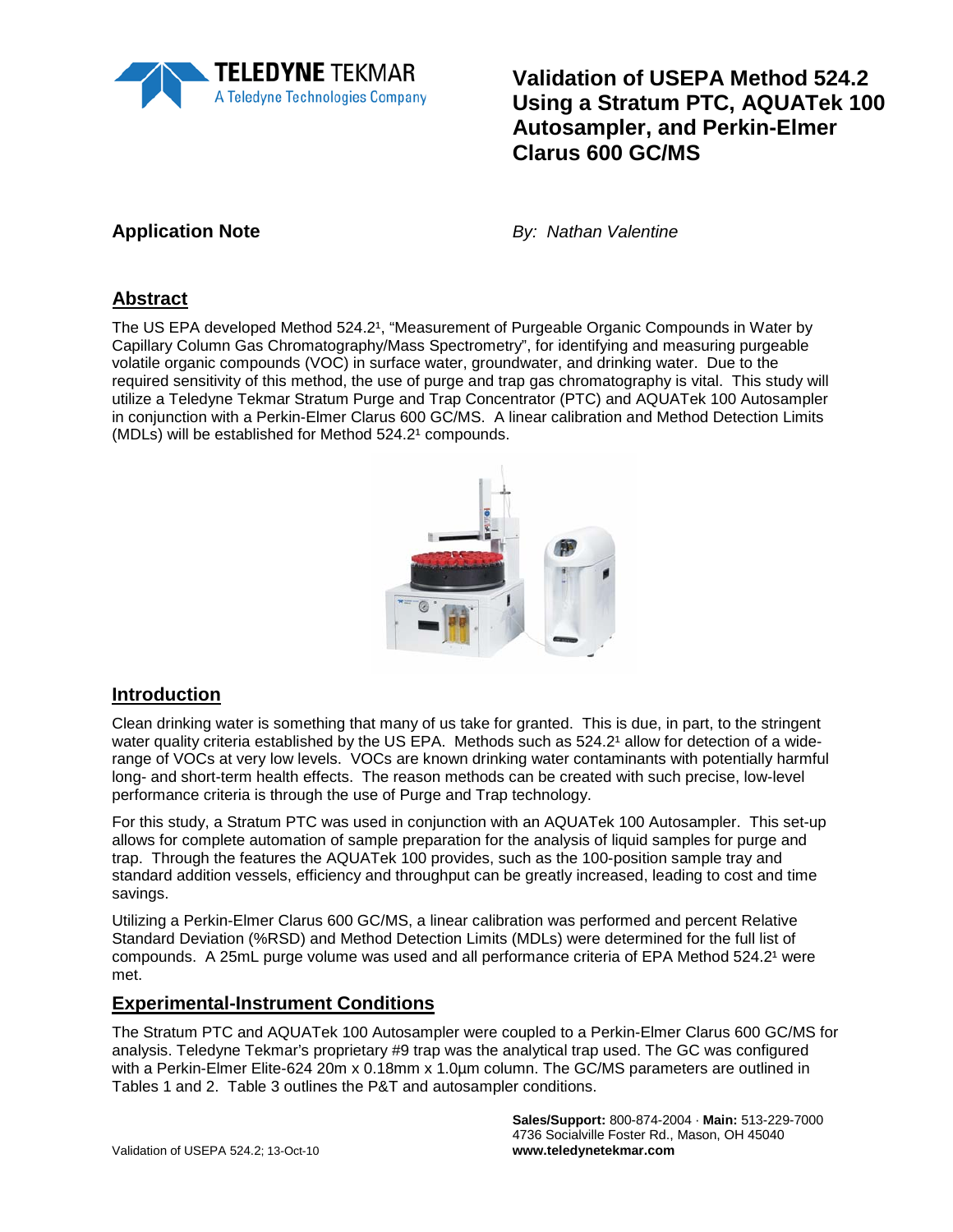|               | <b>GC Parameters</b>                                                                            |                     | <b>MS Parameters</b>        |
|---------------|-------------------------------------------------------------------------------------------------|---------------------|-----------------------------|
| GC:           | Perkin-Elmer Clarus 600 Gas<br>Chromatograph                                                    | MSD:                | Clarus 600T<br>Spectrometer |
| Column:       | Perkin-Elmer Elite-624<br>20m x 0.18mm x 1.0um                                                  | Source:             | $200^\circ$ C               |
| Oven Program: | 35° C for 2 min, to 200° C at 10° C/min,<br>for 0 min, to 240 $\degree$ C at 50 $\degree$ C/min | Transfer Line Temp: | $200^{\circ}$ C             |
| Inlet:        | $220^\circ$ C                                                                                   | Solvent Delay:      | $0.5$ min                   |
| Column Flow:  | 0.8mL/min                                                                                       | Scan Range:         | $35-300$ m/z                |
| Gas:          | Helium                                                                                          | Scan Time:          | $0.2$ sec                   |
| Pressure:     | 16.1 psi                                                                                        | Inter-scan Delay:   | $0.1$ sec                   |
| Split Ratio:  | 80:1                                                                                            | Ionization Mode:    | $E+$                        |

| <b>MS Parameters</b> |                                             |  |
|----------------------|---------------------------------------------|--|
| MSD:                 | Clarus 600T Quadrupole Mass<br>Spectrometer |  |
| Source:              | $200^\circ$ C                               |  |
| Transfer Line Temp:  | $200^{\circ}$ C                             |  |
| Solvent Delay:       | $0.5$ min                                   |  |
| Scan Range:          | $35 - 300$ m/z                              |  |
| Scan Time:           | 0.2 <sub>sec</sub>                          |  |
| Inter-scan Delay:    | $0.1$ sec                                   |  |
| Ionization Mode:     | EI+                                         |  |

#### *Tables 1 & 2: GC and MSD Parameters*

| <b>Stratum PTC and AQUATek 100 Parameters</b> |                 |                            |                        |
|-----------------------------------------------|-----------------|----------------------------|------------------------|
| <b>Variable</b>                               | <b>Value</b>    | <b>Variable</b>            | <b>Value</b>           |
| Pressurize Time                               | $0.95$ min      | <b>Purge Time</b>          | 11.00                  |
| Sample Transfer Time                          | $1.25$ min      | Purge Temp                 | $20^{\circ}$ C         |
| Rinse Loop Time                               | $0.85$ min      | <b>Purge Flow</b>          | 40mL/min               |
| Sweep Needle Time                             | $0.35$ min      | Dry Purge Time             | $0.0$ min              |
| <b>Bake Rinse</b>                             | On              | Dry Purge Temp             | $20^{\circ}$ C         |
| <b>Bake Rinse Cycles</b>                      | 1               | Dry Purge Flow             | 100mL/min              |
| <b>Bake Rinse Drain Time</b>                  | $0.60$ min      | <b>GC Start</b>            | <b>Start of Desorb</b> |
| Presweep Time                                 | $0.35$ min      | <b>Desorb Preheat Temp</b> | $245^{\circ}$ C        |
| <b>Water Temp</b>                             | $90^\circ$ C    | Desorb Drain               | <b>On</b>              |
| Valve Oven Temp                               | 150°C           | <b>Desorb Time</b>         | 2.00 min               |
| <b>Transfer Line Temp</b>                     | $150^{\circ}$ C | Desorb Temp                | $250^{\circ}$ C        |
| Sample Mount Temp                             | $90^{\circ}$ C  | <b>Desorb Flow</b>         | 300mL/min              |
| Purge ready Temp                              | $35^{\circ}$ C  | <b>Bake Time</b>           | 4.00 min               |
| <b>Condenser Ready Temp</b>                   | $40^{\circ}$ C  | <b>Bake Temp</b>           | $280^{\circ}$ C        |
| <b>Condenser Purge Temp</b>                   | $20^{\circ}$ C  | <b>Bake Flow</b>           | 200mL/min              |
| <b>Standby Flow</b>                           | 5mL/min         | <b>Condenser Bake Temp</b> | $200^{\circ}$ C        |
| Pre-Purge Time                                | $0.5$ min       |                            |                        |
| Pre-Purge Flow                                | 40.0mL/min      |                            |                        |
| Sample Heater                                 | Off             |                            |                        |
| Sample Preheat Time                           | $1.00$ min      |                            |                        |
| Sample Temp                                   | $40^{\circ}$ C  |                            |                        |

*Table 3: Stratum PTC and AQUATek 100 Parameters (Stratum PTC Parameters are in Blue)*

### **Calibration Data**

A 50ppm working calibration standard was prepared in methanol. Calibration standards were prepared in 50mL volumetric flasks filled to volume with de-ionized water over a range of 0.2ppb to 50ppb. Samples were transferred to headspace free 40mL vials for analysis. The Internal Standard (IS) and Surrogate Standards (SS) were prepared in methanol at a 25ppm concentration. After transferring to the standard

**Sales/Support:** 800-874-2004 · **Main:** 513-229-7000 4736 Socialville Foster Rd., Mason, OH 45040 **www.teledynetekmar.com**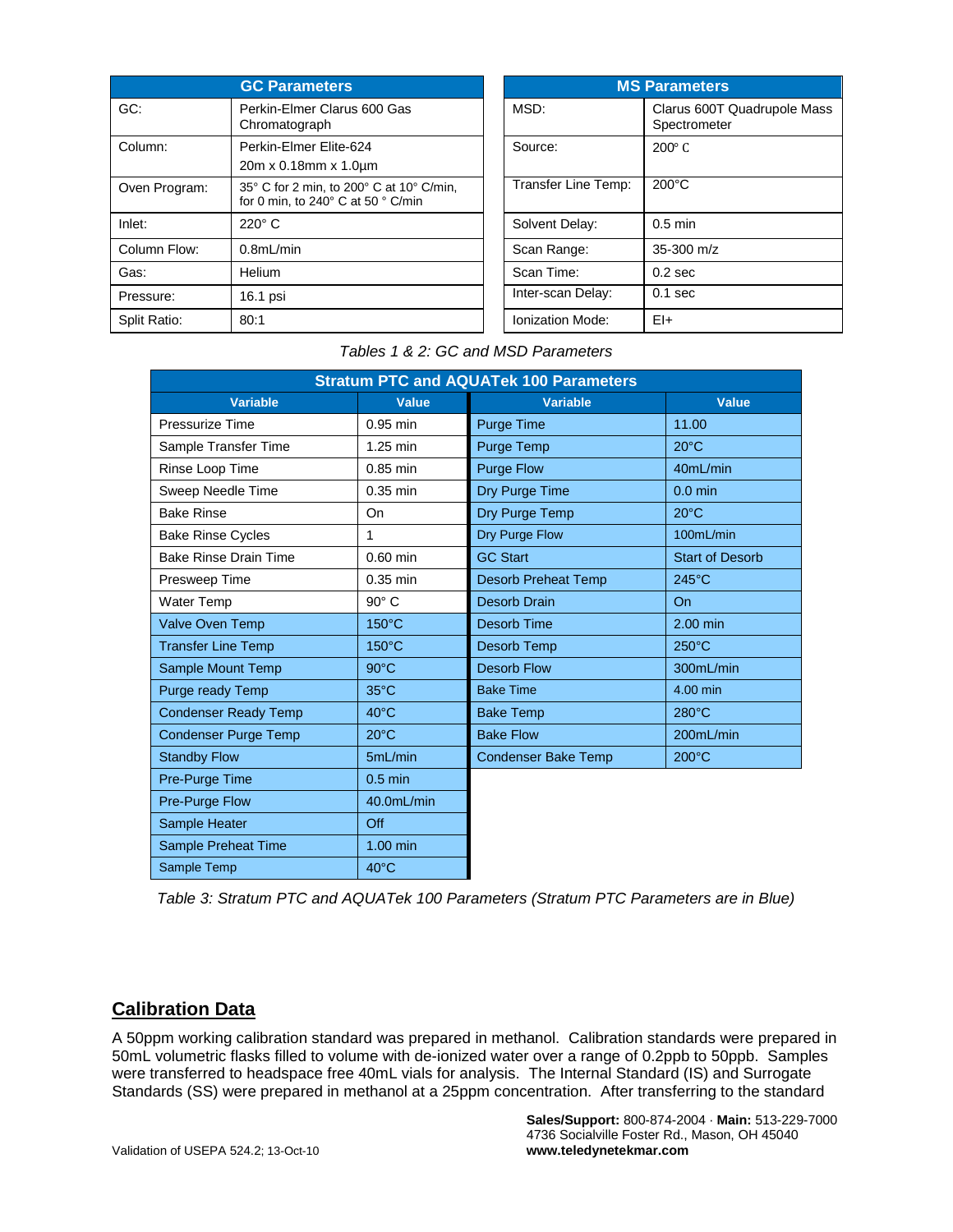vessel on the AQUATek 100, the IS/SS was added in 5µL volumes to each sample, bringing the final concentration of 5ppb. Perkin-Elmer TuroboMass software was used to process the calibration data. Relative response factors were evaluated for linearity and %RSD with results for all compounds listed in Table 4. Method detection limits were also established for all compounds by analyzing seven replicates at a concentration of 0.2ppb. MDL results for all compounds were below 0.2ppb.

|                          | <b>Average</b> |         | <b>Minimum</b>         |
|--------------------------|----------------|---------|------------------------|
| <b>Compound Name</b>     | <b>RRF</b>     | % RSD   | <b>Detection Limit</b> |
| Dichlorodifluoromethane  | 0.286          | 8.6     | 0.14                   |
| Chloromethane            | 0.559          | 9.4     | 0.12                   |
| Vinyl Chloride           | 0.371          | 6.3     | 0.13                   |
| Bromomethane             | 0.153          | 11.2    | 0.20                   |
| Chloroethane             | 0.228          | 8.7     | 0.15                   |
| Trichlorofluoromethane   | 0.283          | 5.4     | 0.17                   |
| Diethyl Ether            | 0.143          | 9.0     | 0.09                   |
| 1,1-Dichloroethene       | 0.223          | 7.3     | 0.17                   |
| Acetone                  | 0.049          | 10.4    | 0.13                   |
| lodomethane              | 0.137          | 0.9983* | 0.04                   |
| Carbon Disulfide         | 0.681          | 7.4     | 0.16                   |
| Allyl Chloride           | 0.180          | 7.2     | 0.17                   |
| Methylene Chloride       | 0.220          | 7.0     | 0.15                   |
| trans-1,2-Dichloroethene | 0.241          | 8.3     | 0.15                   |
| MTBE                     | 0.368          | 8.1     | 0.09                   |
| <b>Acryl Nitrile</b>     | 0.041          | 11.5    | 0.11                   |
| 1,1-Dichloroethane       | 0.476          | 5.1     | 0.14                   |
| 2-Butanone               | 0.066          | 14.6    | 0.06                   |
| 2,2-Dichloropropane      | 0.382          | 7.7     | 0.13                   |
| cis-1,2-dichloroethene   | 0.273          | 6.5     | 0.16                   |
| Methyl Acrylate          | 0.092          | 9.6     | 0.10                   |
| Propionitrile            | 0.015          | 10.8    | 0.11                   |
| Methacrylonitrile        | 0.045          | 11.0    | 0.07                   |
| Bromochloromethane       | 0.078          | 5.4     | 0.11                   |
| Tetrahydrofuran          | 0.012          | 13.3    | 0.08                   |
| Chloroform               | 0.405          | 4.6     | 0.14                   |
| 1,1,1-Trichloroethane    | 0.322          | 5.4     | 0.15                   |
| Carbon Tetrachloride     | 0.257          | 4.9     | 0.13                   |
| 1-Chlorobutane           | 0.699          | 6.4     | 0.12                   |
| 1,1-Dichloropropene      | 0.398          | 5.1     | 0.15                   |
| Benzene                  | 1.241          | 4.3     | 0.15                   |
| 1,2-Dichloroethane       | 0.183          | 6.5     | 0.11                   |
| Trichloroethene          | 0.262          | 70      | 0.4E                   |
| Methyl Methacrylate      | 0.079          | 9.3     | 0.08                   |
| 1,2-Dichloropropane      | 0.233          | 2.3     | 0.17                   |
| Dibromomethane           | 0.067          | 6.6     | 0.15                   |
| Ethyl Methacrylate       | 0.162          | 8.7     | 0.04                   |
| Bromodichloromethane     | 0.240          | 5.0     | 0.10                   |
| 2-Nitropropane           | 0.001          | 16.5    | 0.19                   |
| Chloroacetonitrile       | 0.010          | 13.9    | 0.12                   |
| cis-1,3-Dichloropropene  | 0.332          | 3.5     | 0.09                   |
| 4-Methyl-2-Pentanone     | 0.035          | 7.8     | 0.08                   |
| Toluene                  | 0.685          | 5.3     | 0.16                   |

**Sales/Support:** 800-874-2004 · **Main:** 513-229-7000 4736 Socialville Foster Rd., Mason, OH 45040 **www.teledynetekmar.com**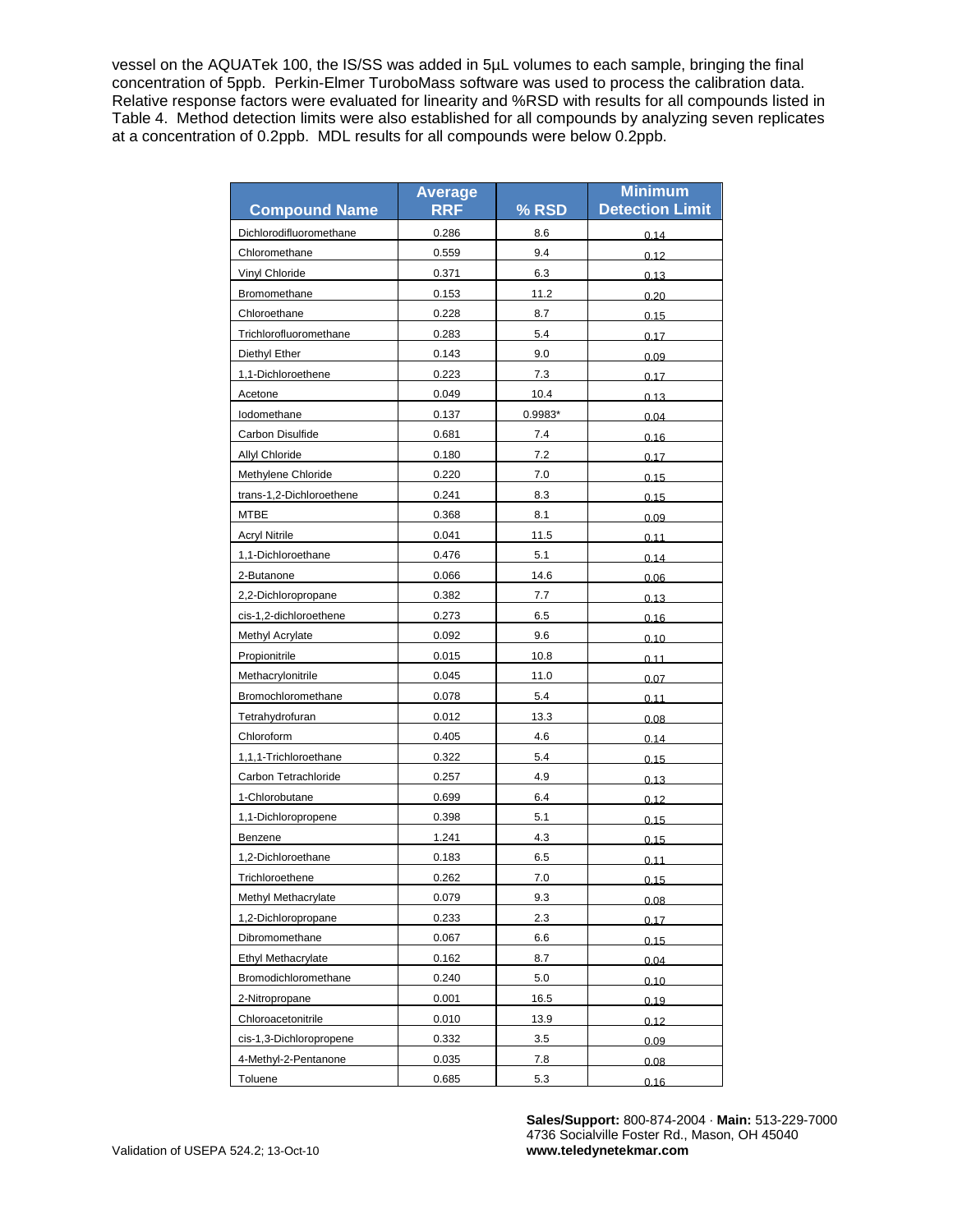| trans-1,3-Dichloropropene   | 0.227 | 5.9       | 0.10 |
|-----------------------------|-------|-----------|------|
| 1,1,2-Trichloroethane       | 0.115 | 8.3       | 0.08 |
| Tetrachloroethene           | 0.433 | 9.7       | 0.19 |
| 2-Hexanone                  | 0.077 | 9.7       | 0.08 |
| 1,3-Dichloropropane         | 0.249 | 6.4       | 0.11 |
| Dibromochloromethane        | 0.109 | 5.7       | 0.11 |
| 1,2-Dibromoethane           | 0.098 | 8.7       | 0.09 |
| Chlorobenzene               | 0.648 | 4.8       | 0.14 |
| 1,1,1,2-Tetrachloroethane   | 0.172 | 4.9       | 0.14 |
| Ethylbenzene                | 1.263 | 4.9       | 0.16 |
| m,p-Xylene                  | 1.004 | 3.6       | 0.31 |
| o-Xylene                    | 0.988 | 4.4       | 0.14 |
| Styrene                     | 0.673 | 2.2       | 0.15 |
| Nitrobenzene                | 0.004 | 9.6       | 0.15 |
| Bromoform                   | 0.045 | 15.9      | 0.06 |
| Isopropylbenzene            | 1.255 | 4.1       | 0.14 |
| Bromobenzene                | 0.192 | 3.6       | 0.15 |
| 1,1,2,2-Tetrachloroethane   | 0.089 | 8.8       | 0.07 |
| trans-1,4-Dichloro-2-butene | 0.028 | 6.0       | 0.05 |
| 1,2,3-Trichloropropane      | 0.084 | 5.9       | 0.10 |
| n-Propylbenzene             | 1.440 | 3.5       | 0.16 |
| 2-Chlorotoluene             | 0.871 | 3.4       | 0.14 |
| 4-Chlorotoluene             | 0.977 | 3.9       | 0.14 |
| 1,3,5-Trimethylbenzene      | 1.002 | 3.5       | 0.13 |
| tert-Butylbenzene           | 0.837 | 3.5       | 0.15 |
| 1,2,4-Trimethylbenzene      | 0.950 | 4.0       | 0.12 |
| sec-Butylbenzene            | 1.331 | 3.6       | 0.14 |
| 1,3-Dichlorobenzene         | 0.436 | 2.8       | 0.14 |
| p-Isopropyltoluene          | 0.953 | 6.9       | 0.14 |
| 1,4-Dichlorobenzene         | 0.420 | 2.8       | 0.14 |
| 1,2-Dichlorobenzene         | 0.360 | 4.7       | 0.13 |
| n-Butylbenzene              | 0.896 | 6.3       | 0.14 |
| Hexachloroethane            | 0.113 | 0.9999*   | 0.14 |
| 1,2-Dibromo-3-chloropropane | 0.012 | $0.9955*$ | 0.10 |
| 1,2,4-Trichlorobenzene      | 0.237 | 6.1       | 0.13 |
| Hexachlorobutadiene         | 0.109 | 8.6       | 0.14 |
| Naphthalene                 | 0.348 | 10.5      | 0.07 |
| 1,2,3-Trichlorobenzene      | 0.180 | 8.1       | 0.12 |
| Average                     | 0.376 | 7.0       | 0.13 |

\* Indicates compounds using correlation coefficients from linear regression (r²).

*Table 4: Calibration and MDL Data for EPA Method 524.2*